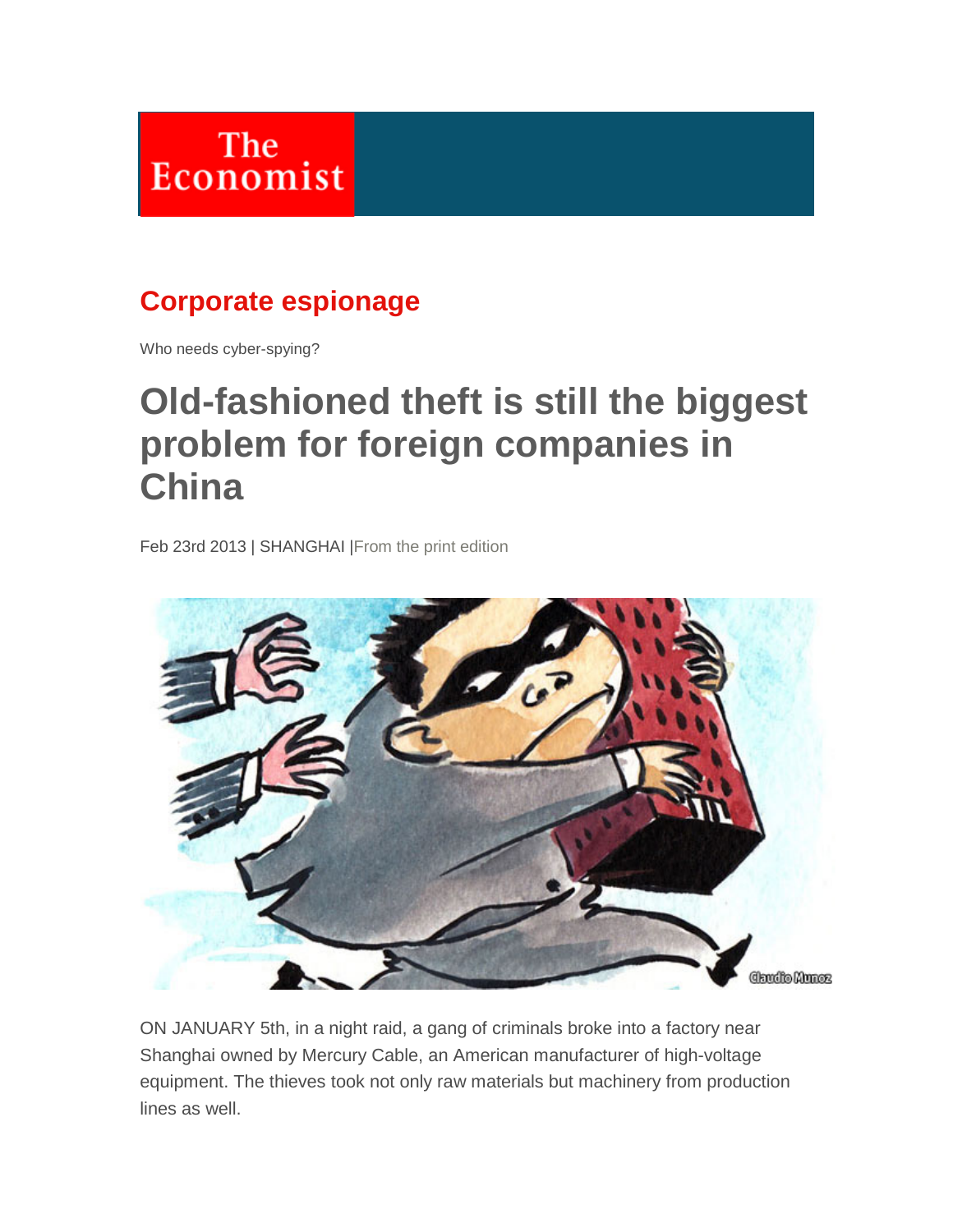Who was responsible? Todd Harris, the firm's American boss, blames a gang led by a former manager at the plant. He claims local police have refused to take action despite repeated complaints, and that former employees and local officials are colluding to "set up a Chinese company making knock-offs." Cybercrime may be sexier, but the hard reality for companies doing business in China is that oldfashioned skulduggery remains a bigger threat.

The Mercury saga is a common tale. A foreign businessman comes to China with dollar signs in his eyes, struggles initially, then finds promising local managers who speak English, and he hands over the keys to his factory. He visits occasionally to woo local politicians over endless banquets. The business at last booms, until one day everything suddenly falls apart. Typically, the foreign firm loses vital intellectual property (IP) and assets, and cannot find any local remedy.

## **Boots on the ground**

"The easiest way to get intellectual property from a firm is by buying or renting an employee inside it," says Kent Kedl of Control Risks, a consultancy. He frequently encounters cases in China of Western clients losing technology, sensitive sales data or, as with Mercury Cable, entire production lines. Some criminal tribes operate inside the target firm and misappropriate its resources, while others use purloined property and know-how to start rival businesses after (or even before) leaving the firm.

The most dangerous local thieves are "PhD pirates", says Peter Humphrey of ChinaWhys, a fraud-investigation consultancy. Such engineers and scientists may work quietly for years inside multinationals, especially in research-intensive industries like pharmaceuticals and chemicals, before striking. Mr Humphrey says there is a lively market for stolen intellectual property in China, and insists that "the massive expansion of Chinese patents is based on dubious ownership".

What can companies in China do? Some Japanese firms allow only trusted employees from the home country to mix secret formulas. Other companies are rethinking the business-school mantra that senior managers must be localised rapidly in emerging markets since they know the markets best. The boss of a Western multinational which got burned in a local corruption scandal concluded that he did not know whom to trust in China, so he put foreign managers back in charge.